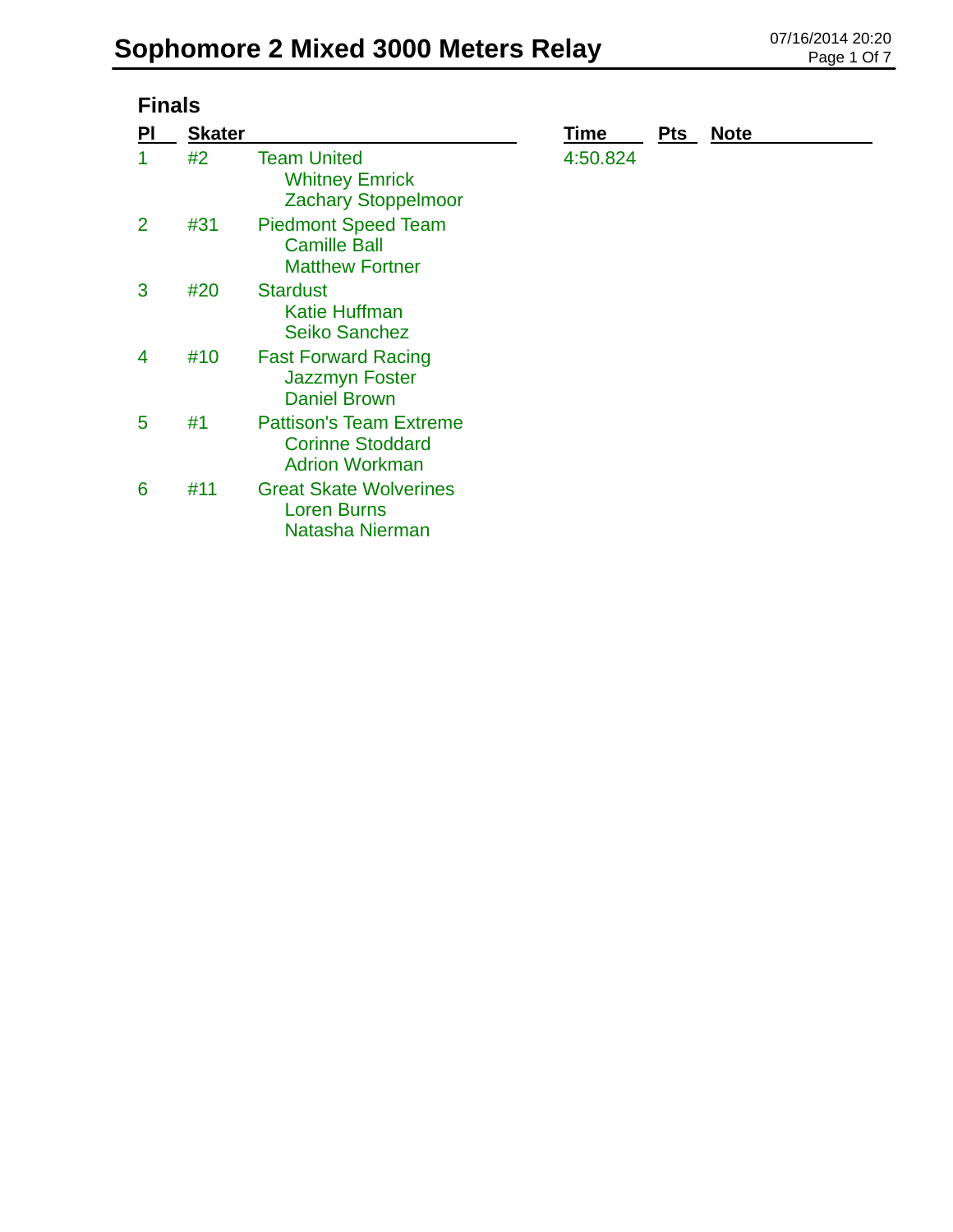|                | Heat #1       |                                                                                    |      |     |                        |
|----------------|---------------|------------------------------------------------------------------------------------|------|-----|------------------------|
| PI             | <b>Skater</b> |                                                                                    | Time | Pts | <b>Note</b>            |
| 1              | #2            | <b>Team United</b><br><b>Whitney Emrick</b><br><b>Zachary Stoppelmoor</b>          |      |     | E1                     |
| $\overline{2}$ | #1            | <b>Pattison's Team Extreme</b><br><b>Corinne Stoddard</b><br><b>Adrion Workman</b> |      |     | A <sub>1</sub>         |
| 3              | #5            | Southern Speed #3<br><b>Trinity Bond</b><br><b>Donald Bisping</b>                  |      |     | C <sub>3</sub>         |
| 4              | #4            | E Racing #2<br><b>Shaniya Brown</b><br><b>Jacob Anderson</b>                       |      |     | H <sub>2</sub>         |
| 5              | #6            | <b>Fast Forward Racing #4</b><br><b>Sarah Hull</b><br><b>Dakota Thomas</b>         |      |     | <b>B4</b>              |
| DQ             | #3            | Texas Speed Club #2<br><b>Colby Study</b><br><b>Nina Tinsley</b>                   |      |     | <b>Incorrect Relay</b> |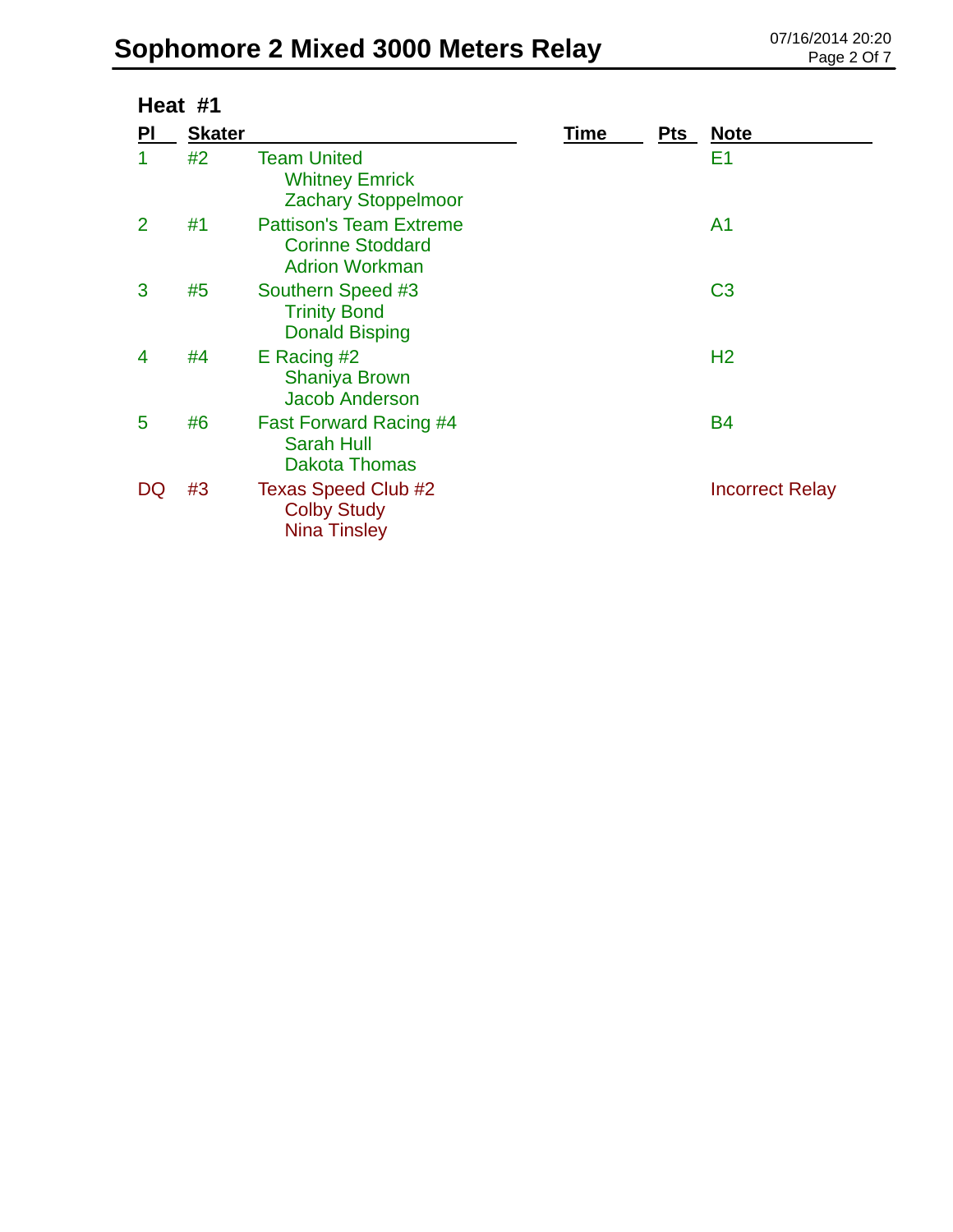|                | Heat #2       |                                                                                    |          |     |                  |  |  |
|----------------|---------------|------------------------------------------------------------------------------------|----------|-----|------------------|--|--|
| PI             | <b>Skater</b> |                                                                                    | Time     | Pts | <b>Note</b>      |  |  |
|                | #10           | <b>Fast Forward Racing</b><br><b>Jazzmyn Foster</b><br><b>Daniel Brown</b>         | 5:04.630 |     | <b>B1</b>        |  |  |
| $\overline{2}$ | #12           | <b>Auburn Speed Team #2</b><br><b>Mallory Sweers</b><br><b>Torin Davenport</b>     |          |     | A2               |  |  |
| 3              | #11           | <b>Great Skate Wolverines</b><br><b>Loren Burns</b><br>Natasha Nierman             |          |     | F <sub>1</sub>   |  |  |
| 4              | #16           | <b>Emerald Coast #4</b><br><b>Jacob Gallagher</b><br><b>Cheyenne Couperthwaite</b> |          |     | C <sub>4</sub>   |  |  |
| 5              | #14           | Champions Inline Racing #3<br><b>Jason Salazar</b><br><b>Rachel Papuga</b>         |          |     | D <sub>3</sub>   |  |  |
| DQ             | #15           | Piedmont Speed Team #3<br>Paige Bateman<br><b>Cameron James</b>                    |          |     | <b>Distanced</b> |  |  |
|                |               | <del>Team United #2</del><br>Alexa Fogle<br><b>Daniel McLaughlin</b>               |          |     | פ⊒               |  |  |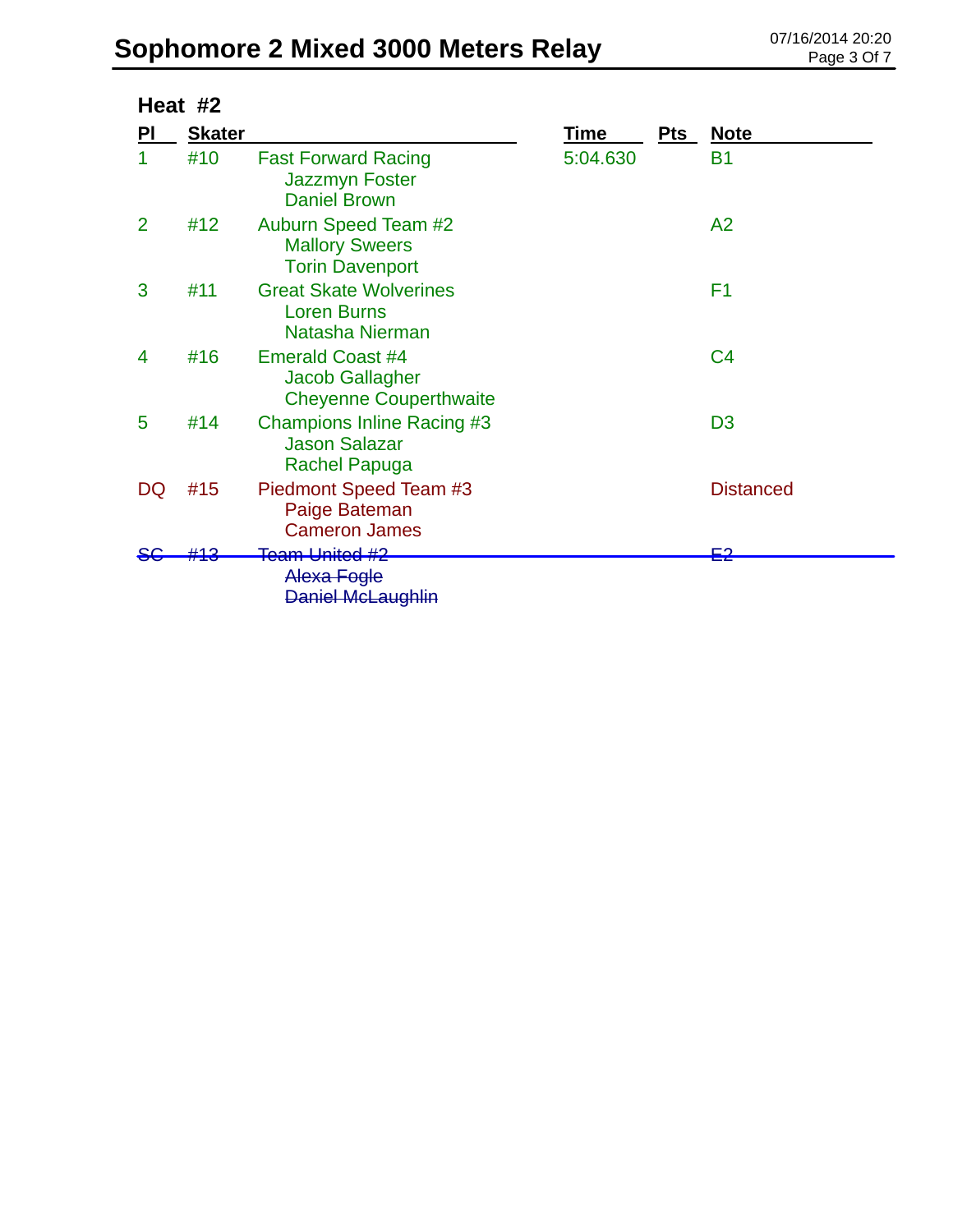|                | Heat #3       |                                                                         |             |     |                         |
|----------------|---------------|-------------------------------------------------------------------------|-------------|-----|-------------------------|
| PI             | <b>Skater</b> |                                                                         | <b>Time</b> | Pts | <b>Note</b>             |
|                | #22           | Frenchtown Speed Team #2<br><b>Ariel Pawlo</b><br><b>Matthew Cowell</b> | 5:11.420    |     | <b>B2</b>               |
| $\overline{2}$ | #21           | <b>California Heat</b><br><b>Hannah Wheeler</b><br>Joseph Dalton Jr.    |             |     | G <sub>1</sub>          |
| 3              | #20           | <b>Stardust</b><br><b>Katie Huffman</b><br><b>Seiko Sanchez</b>         |             |     | C <sub>1</sub>          |
| 4              | #23           | <b>Chicagoland Racing #2</b><br>Kimani Grayson<br>Ricardo Camacho       |             |     | F <sub>2</sub>          |
| 5              | #27           | Piedmont Speed Team #4<br><b>Kelsie Lemmond</b><br><b>Victor Kraus</b>  |             |     | H <sub>4</sub>          |
| DQ             | #28           | <b>Great Skate Wolverines #4</b><br>Sean Lynam<br><b>Kara Brown</b>     |             |     | <b>Straddling Pylon</b> |
|                |               | Team Velocity #3<br><b>Ryan Esterline</b><br>Jonathan Broeker           |             |     | ⊑≏                      |
|                |               | Pattison's Team Extreme #3<br>Anna Lapella<br><b>Anton Zaytseva</b>     |             |     | <del>АЗ</del>           |
|                |               | <b>DFW Speed #4</b><br><b>Jonus Noack</b><br><b>Sarah Harris</b>        |             |     | ₽                       |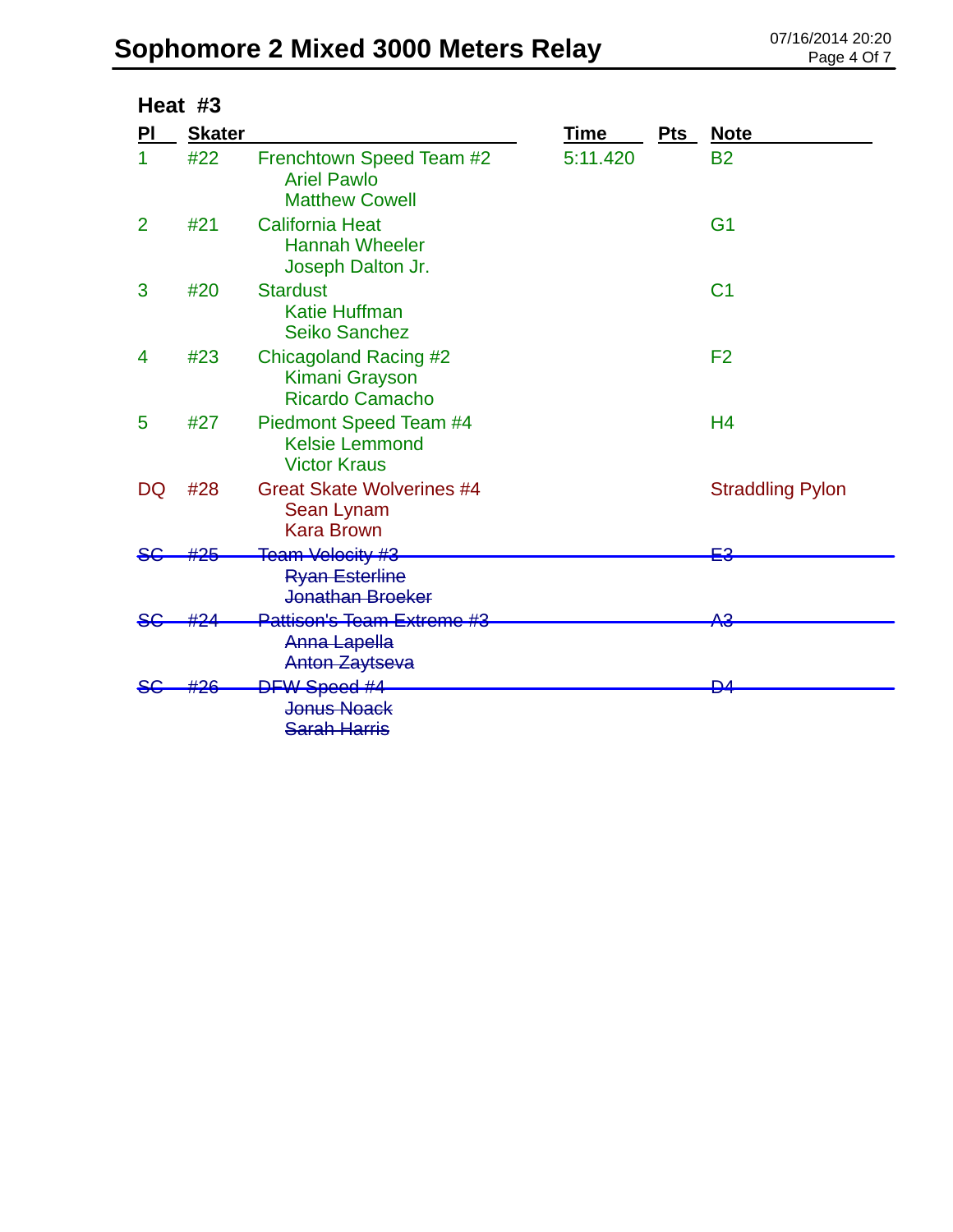|    | Heat #4       |                                                                              |          |     |                  |  |  |
|----|---------------|------------------------------------------------------------------------------|----------|-----|------------------|--|--|
| PI | <b>Skater</b> |                                                                              | Time     | Pts | <b>Note</b>      |  |  |
| 1  | #31           | <b>Piedmont Speed Team</b><br><b>Camille Ball</b><br><b>Matthew Fortner</b>  | 5:05.912 |     | H1               |  |  |
| 2  | #35           | Tiffany's Speed Skating #4<br>Lia Miranda<br><b>Michael Guill</b>            |          |     | A4               |  |  |
| 3  | #34           | Team Illini #3<br><b>Morgan Bagliere</b><br><b>Ely Dunham</b>                |          |     | F <sub>3</sub>   |  |  |
| 4  | #32           | Team Florida #2<br>Kayla Behlen<br><b>Michael Pasquarella</b>                |          |     | C <sub>2</sub>   |  |  |
| 5  | #33           | <b>Fast Forward Racing #3</b><br><b>Erica Orndorff</b><br><b>Aiden Brown</b> |          |     | <b>B3</b>        |  |  |
| DQ | #30           | <b>DFW Speed</b><br>Kenny Rhine Jr.<br><b>Lyzeth Avila</b>                   |          |     | <b>Distanced</b> |  |  |
|    | +26           | Peak Racing #4                                                               |          |     | ⊏∠               |  |  |
|    |               | <b>Kendra Charron</b>                                                        |          |     |                  |  |  |
|    |               | <b>Seth Cathey</b>                                                           |          |     |                  |  |  |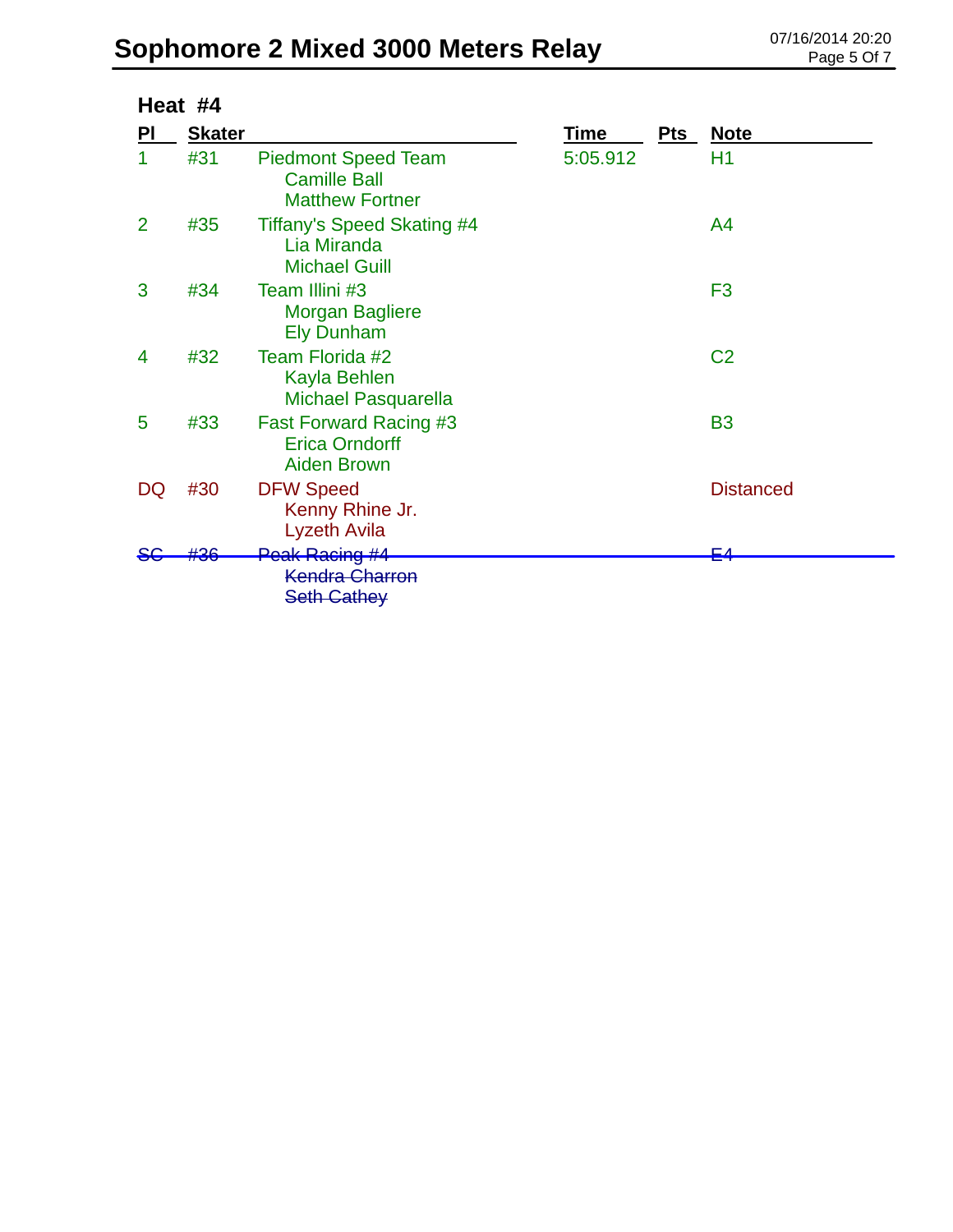## **Semifinals #1**

| PI | <b>Skater</b> |                                                                                    | Time     | <b>Pts</b> | <b>Note</b>      |
|----|---------------|------------------------------------------------------------------------------------|----------|------------|------------------|
|    | #2            | <b>Team United</b><br><b>Whitney Emrick</b><br><b>Zachary Stoppelmoor</b>          | 4:55.791 |            |                  |
| 2  | #1            | <b>Pattison's Team Extreme</b><br><b>Corinne Stoddard</b><br><b>Adrion Workman</b> |          |            |                  |
| 3  | #31           | <b>Piedmont Speed Team</b><br><b>Camille Ball</b><br><b>Matthew Fortner</b>        |          |            |                  |
| 4  | #5            | Southern Speed #3<br><b>Trinity Bond</b><br><b>Donald Bisping</b>                  |          |            |                  |
| 5  | #35           | Tiffany's Speed Skating #4<br>Lia Miranda<br><b>Michael Guill</b>                  |          |            |                  |
| DQ | #34           | Team Illini #3<br><b>Morgan Bagliere</b><br><b>Ely Dunham</b>                      |          |            | <b>Distanced</b> |